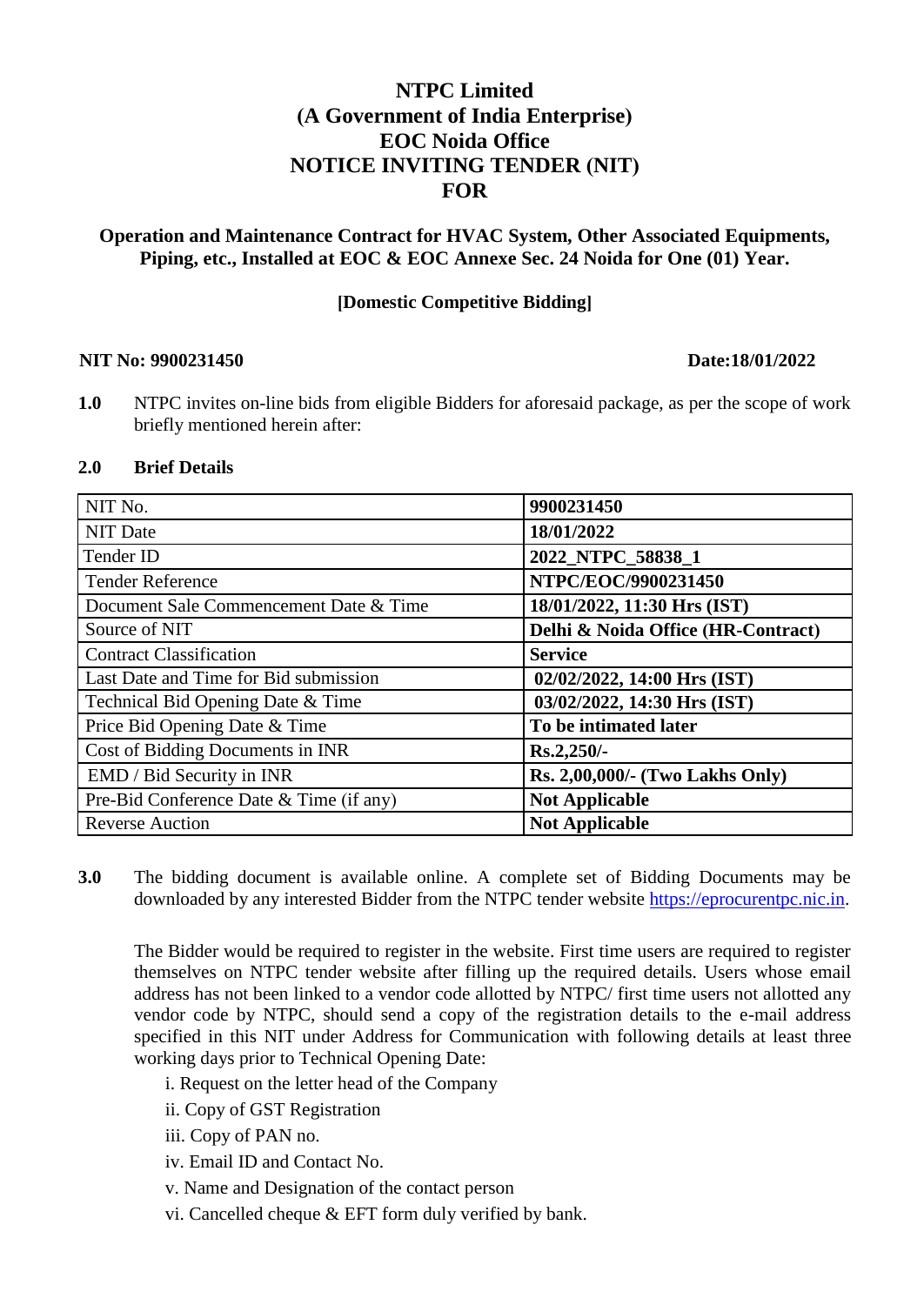Note: Format of EFT (Electronic Fund Transfer) is attached along with bidding documents

# **4.0 Brief Scope of Work and other Specific details:**

The Scope of Work for Operation and Maintenance contract for HVAC System, other associated equipments, piping, etc., installed at EOC & EOC Annexe Sec 24 Noida for 1 year.

## **5.0 Downloading / Issuance of bidding documents to any bidder shall not construe that bidder is considered qualified**.

**6.0** 'Class-I local suppliers' and 'Class-II local suppliers' only are eligible to participate in this tender, as defined in the bidding documents/ Public Procurement (Preference to Make in India), Order 2017 and its subsequent amendments/ revisions issued by DPIIT. The bidders may apprise themselves of the relevant provisions of bidding documents in this regard before submission of their bids.

Any 'Bidder from a country which shares a land border with India', as specified in the Bidding Documents, will be eligible to bid in this tender only if bidder is registered with the Competent Authority as mentioned in the Bidding Documents.

# **7.0 Qualifying Requirements for Bidders:**

- **7.1** The bidder should have executed/ completed similar work in preceding seven (07) years in India as on the date of techno-commercial bid opening having contract value,
	- a) One executed/completed work having executed value not less than **Rs.1,07,71,200/-.**

Or

- b) Two executed/ completed works having executed value not less than **Rs.67,32,000/-.** Or
- c) Three executed/completed works having executed value not less than **Rs.53,85,600/-.**

Similar work means **Operation & Maintenance work of HVAC system containing the chiller of at least 500 TR capacity each.** 

**Remarks:** (1) The work "**executed**" means the bidder should have achieved the criteria specified in the QR, even if the total contract is not completed / closed.

(2) In case of contracts under execution as on date of bid opening, the value of work completed till the date of bid opening will be considered provided the value of executed work is certified by the employer.

**7.2** The average annual turnover of the bidder, in the preceding three (03) financial years as on the date of Techno-Commercial bid opening shall not be at less than **₹ 1,34,64,000/-.**

**Note:**

(a)While computing the turnover other income shall not be considered.